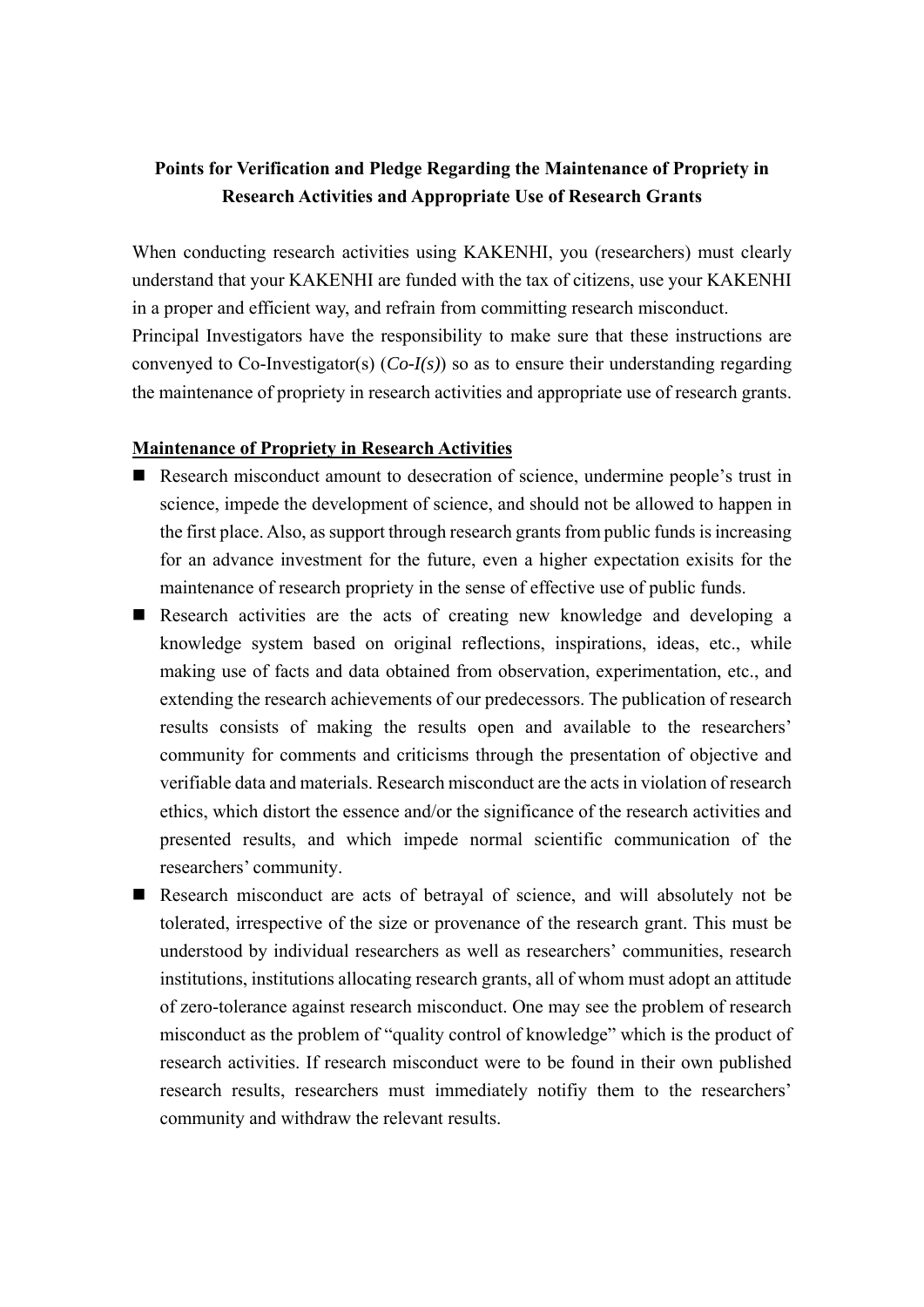- Research misconduct, along with its prevention, must be addressed, first of all, as a practice of self-correction based on researchers' own strict self-discipline and selfregulatory efforts in researchers' communities and research institutions, and it is thus to be acknowledged as an important task at all levels. Senior researhers who are in the position of training younger researchers must understand what self-discipline and autonomy entail, and that they must properly educate these junior researchers and students.
- In the "Guidelines for Responding to Misconduct in Research (Adopted August 26,2014 by the Minister of Education, Culture, Sports, Science and Technology)", each of the following acts is defined as a specific research misconduct.
	- (1) Fabrication: Making up data or research results, etc.
	- (2) Falsification: Manipulating research materials, equipment, or processes to change data or results obtained from research activities.
	- (3) Plagiarism: Appropriating the ideas, analysis, analytical methods, data, research results, research paper(s), or words of other researchers without obtaining the permission of the researchers or giving appropriate credit.

#### **Appropriate Use of Research Grants**

- Fundings, competitive or otherwise, consist of those that are provided to research institutions and those that are for the implementation of research conducted by individual researchers. However, even if the funding may appear to be characterized as a subsidy to an individual researcher, the funding must be managed under the responsibility of research institutions, in order to ensure the trust of the citizens given that the funding originates from their tax.
- $\blacksquare$  The person who is in charge of the management of the competitive funding and other funding in the research institutions is required to eliminate those factors that would induce improper grant spending and to cultivate an environment/system which functions to deter research misconduct, under the assumption that it is at all times possible that improper grant spending is committed.
- $\blacksquare$  When using research grants, it is necessary to appropriately implement research grants, in accordance to the rules of the research institution to which the management is entrusted.
- Improper grant spending is the use of the research grant for ulterior purposes, intentionally or by gross negligence, and/or the use that violates the content of, and/or the conditions attached to, the official grant decision.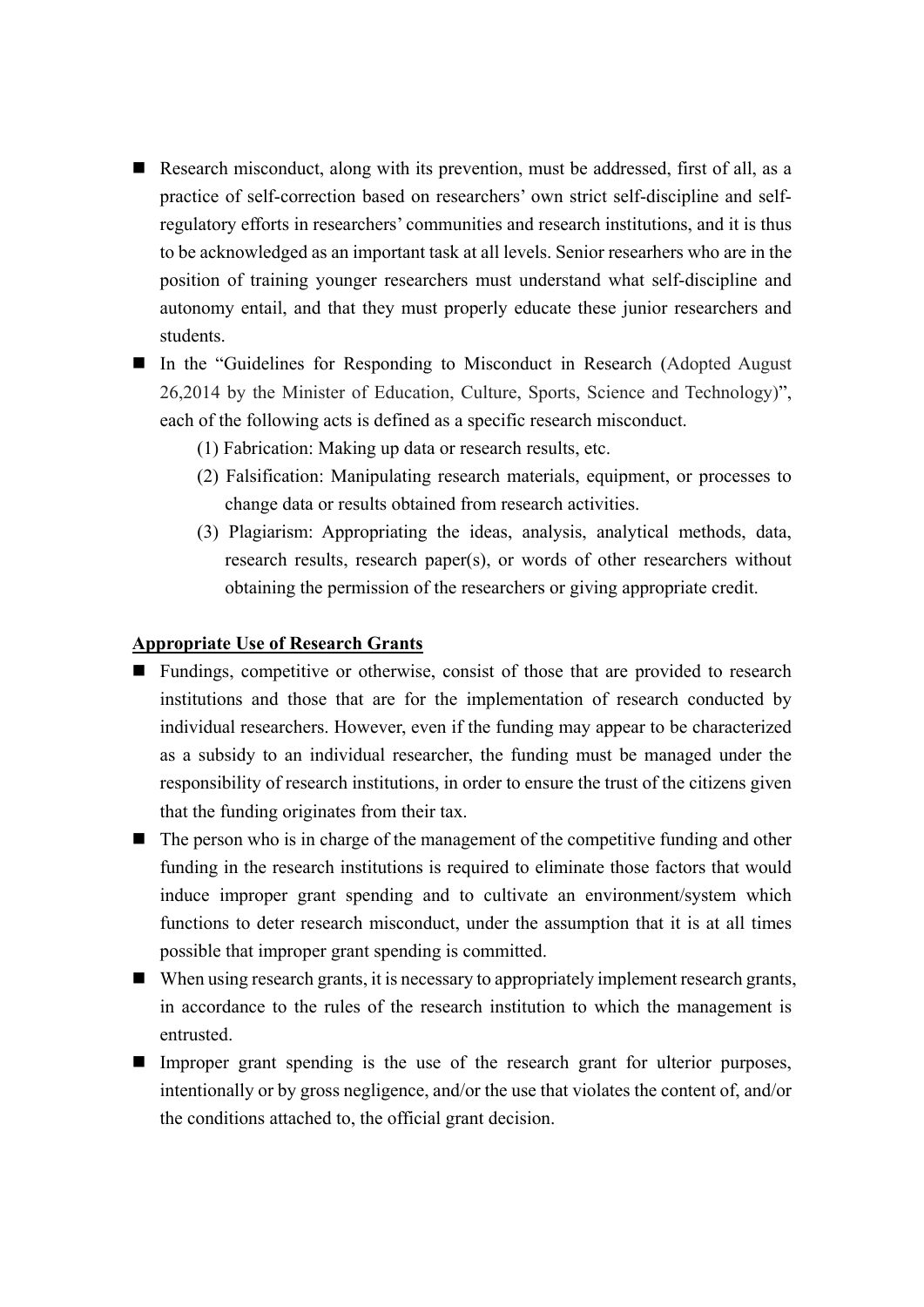■ Examples of improper grant spending include the act of taking out funding through a false invoice, that of misappropriating the funding for other purposes, and that of pooling the funding. They are broadly divided into improper grant spending related to (1) expenses for purchase of goods, (2) honoraria and salaries, and (3) travel expenses. In addition to the misappropriation for personal gains, the use of the funding for purposes other than the original intent and the expenditure through fabricated documents are considered improper grant spending, even if the research grant is used to fund the research.

(1) Example of improper grant spending related to expenses for purchase of goods

A researcher and a trader engage in a fictitious transaction of purchase of goods, whereby the researcher has the money paid by his/her research institution through fabricated or falsified statements of delivery and invoices to a fraudulent account managed by the trader, so that the researcher could receive the delivery of goods related to his/her research or otherwise inappropriately at his/her discretion.

(2) Example of improper grant spending related to honoraria and salaries

By fabricating or falsifying work attendance sheets or through other means, a researcher pads the bill for personnel or bills the salary of fictitious employees, so that the personnel costs and salaries paid by the research institution would return to him/herself, which then could be pooled for his/her laboratory or other use. The researcher then uses the pooled fund for the purchase of consumables or other items for his/her research, or for travel expenses of graduate students to attend conferences, inappropriately at his/her discretion.

(3) Example of improper grant spending related to travel expenses

By fabricating or falsifying documents related to the payment of travel expenses, a researcher inflates a schedule or bills travel expenses related to fictitious business trips so that the travel expenses paid by the research institution would return to hims/herself, which then could be pooled for his/her laboratory or other use. The researcher then uses the pooled fund for the purchase of consumables or other items for his/her research, or for travel expenses of graduate students to attend conferences, inappropriately at his/her discretion.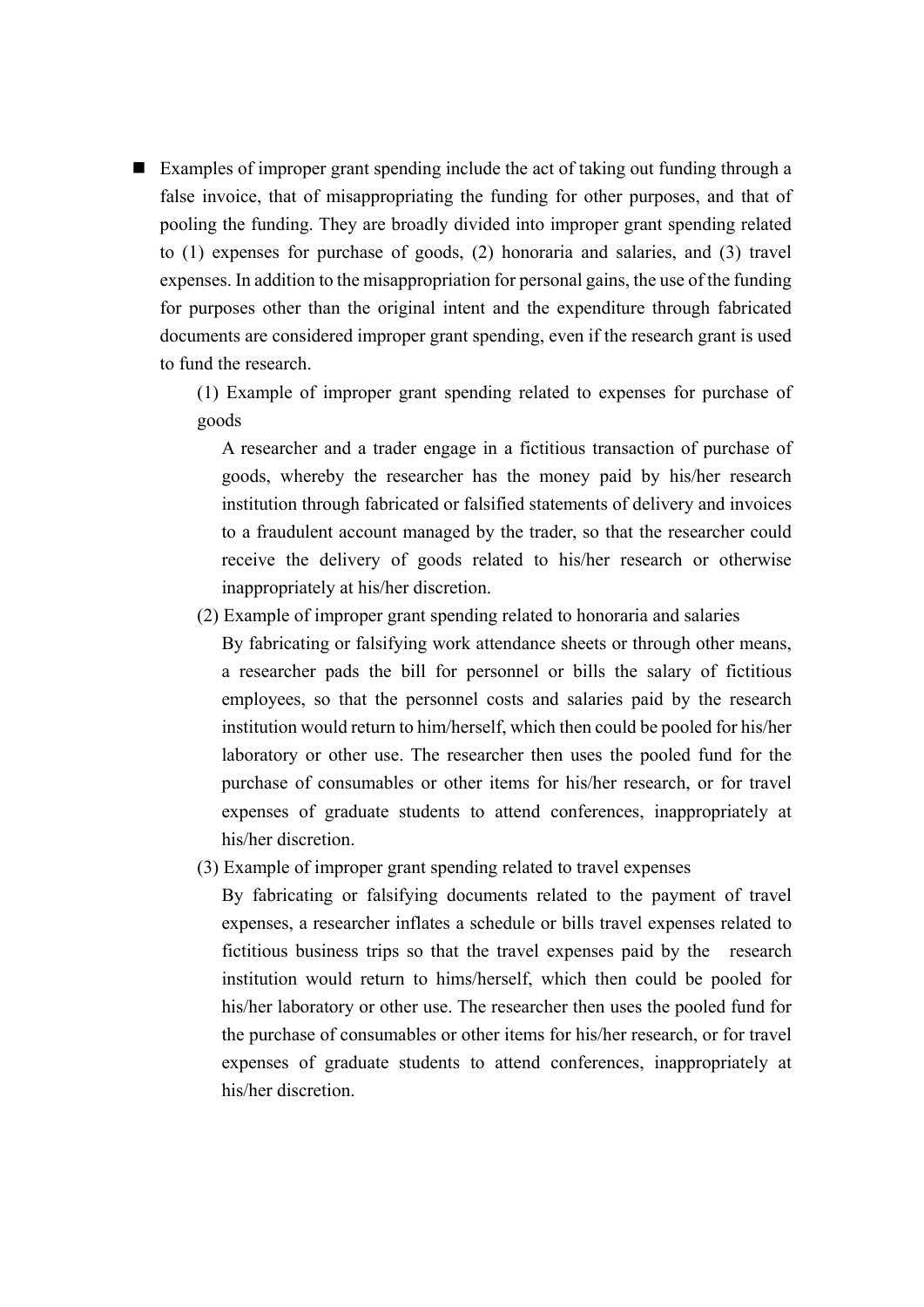### **Responding to Fraud That Has Been Established**

If a research misconduct in research papers or other publications has been established, or if a improper grant spending has been established, the researcher will return the funding and, moreover, he/she will be excluded from eligibility to apply for competitive funding and other matters for a period up to 10 years, starting from the next fiscal year following the fiscal year in which the research misconduct (s) has/have been established.

(Note) Measures to be taken for an established improper grant spending have been revised (since April 2013).

- When research misconduct, such as fabrication, falsification, or plagiarism, has been established, the following persons shall be subject to measures.
	- (1) Persons established to have been involved in research misconduct (2 to 10 years exclusion from eligibility to apply).
	- (2) Authors established that they bear responsibility for the content of a research paper or other research related publication for which it has been established that research misconduct have been committed, even if it has not been established that these authors themselves were involved in the research misconduct (1 to 3 years exclusion from eligibility to apply).

 When improper grant spending has been established, the following persons shall be subject to measures.

- (1) Researchers who committed improper grant spending, and researchers who conspired in such use (1 to 10 years exclusion from eligibility to apply).
- (2) Researchers who received a research grant through deception or other fraudulent means, and researchers who conspired in such deception (5 years exclusion from eligibility to apply).
- (3) Researchers who violated their duty to proceed their projects with the due care of a diligent manager, even if they are not directly involved in improper grant spending (1 to 2 years exclusion from eligibility to apply).
- Restrictions on eligibility to apply and other matters that are associated with the establishment of the said research misconduct or improper grant spending will apply uniformly to those for whom it has been established that they committed research misconduct or improper grant spending in research activities, regardless of whether the fundings were based on competitive funding from JSPS or the Ministry of Education, Culture, Sports, Science and Technology (MEXT), or were under the control of other Government Offices and Ministries.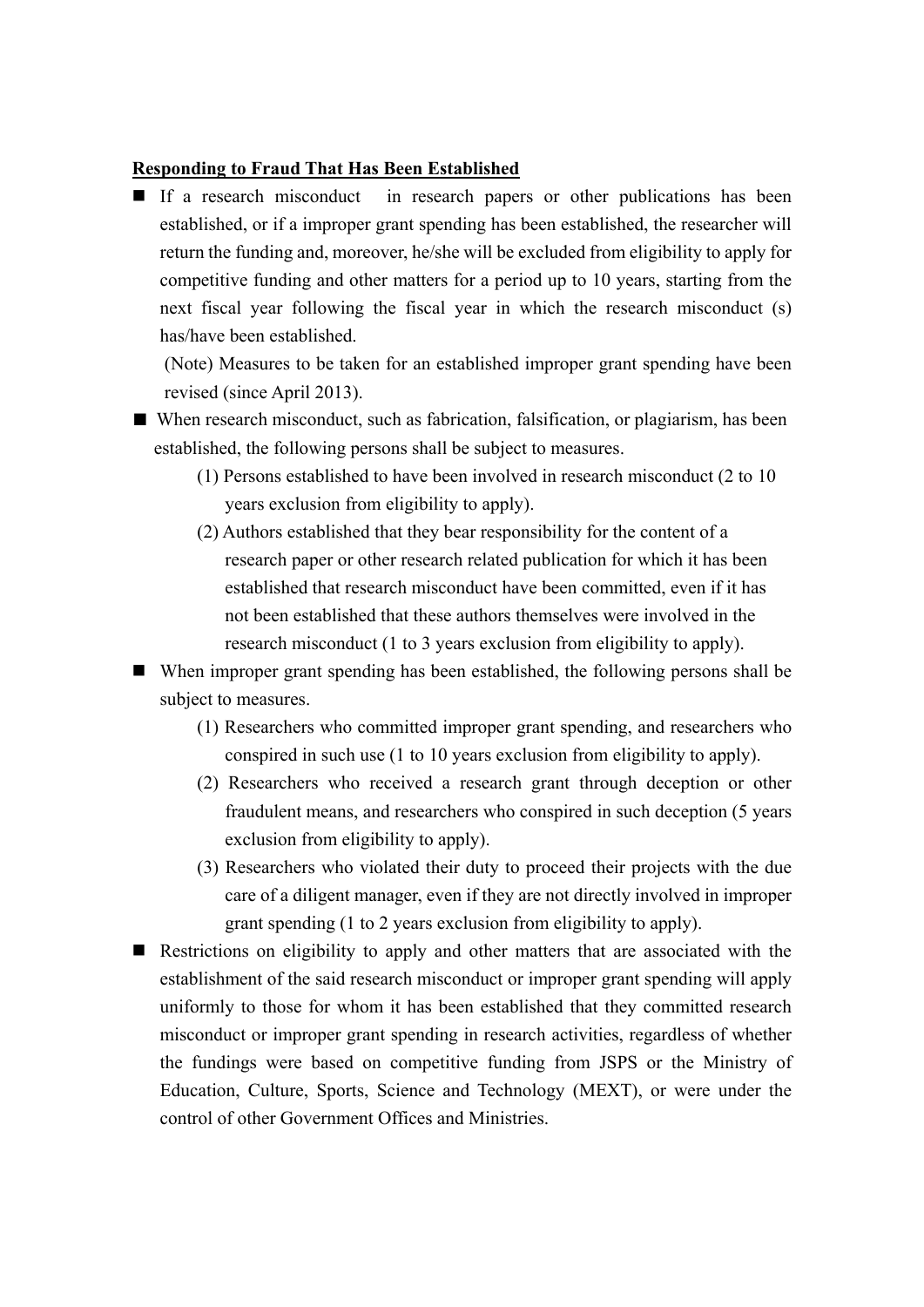#### Completion of Research Ethics Education Coursework, etc.

Principal Investigators and Co-Investigators (Co-Is) who are conducting research activities granted by KAKENHI must read the teaching material concerning Ethics Education in Research, such as"For the Sound Development of Science - The Attitude of a Conscientious Scientist -" ("For the Sound Development of Science" Editorial Committee on JSPS) , complete E-Learning Course on Research Ethics (eL CoRE), APRIN e-learning program (eAPRIN), etc. or attend the lecture program given by research institutions on Ethics Education in Research in accordance with the "Guidelines for Responding to Misconduct in Research" (Adopted August 26, 2014 by the Minister of Education, Culture, Sports, Science and Technology).

Please read and confirm the following items on the Completion of Research Ethics Education Coursework, etc. and check the box for verification.

■ I attended the Research Ethics Education Coursework, etc. in the accordance with the handling by the research institution to which I belong.

If your project members include (a) Co-Investigator(s), please ask him/her/them about the following and check the box.

■ All Co-Investigators of my project members attended the Research Ethics Education Coursework, etc. in accordance with the handling by the research institutions to which they belong.

If your project members do not include (a) Co-Investigator(s), please check the box below.

■ My project members do not include (a) Co-Investigator(s).

## Code of Conduct for Scientists to Adhere

■ I understand thoroughly and confirm both the statement "Code of Conduct for Scientists –Revised Version-" (section I. "Responsibilities of Scientists") by the Science Council of Japan and the booklet "For the Sound Development of Science - The Attitude of a Conscientious Scientist-" (especially section I "What Is a Responsible Research Activity?") issued by the JSPS for which the researchers should consider in conducting their research. Also, I pledge to adhere such code of conduct and carry out research activities fairly and conscientiously in conducting the research using the KAKENHI.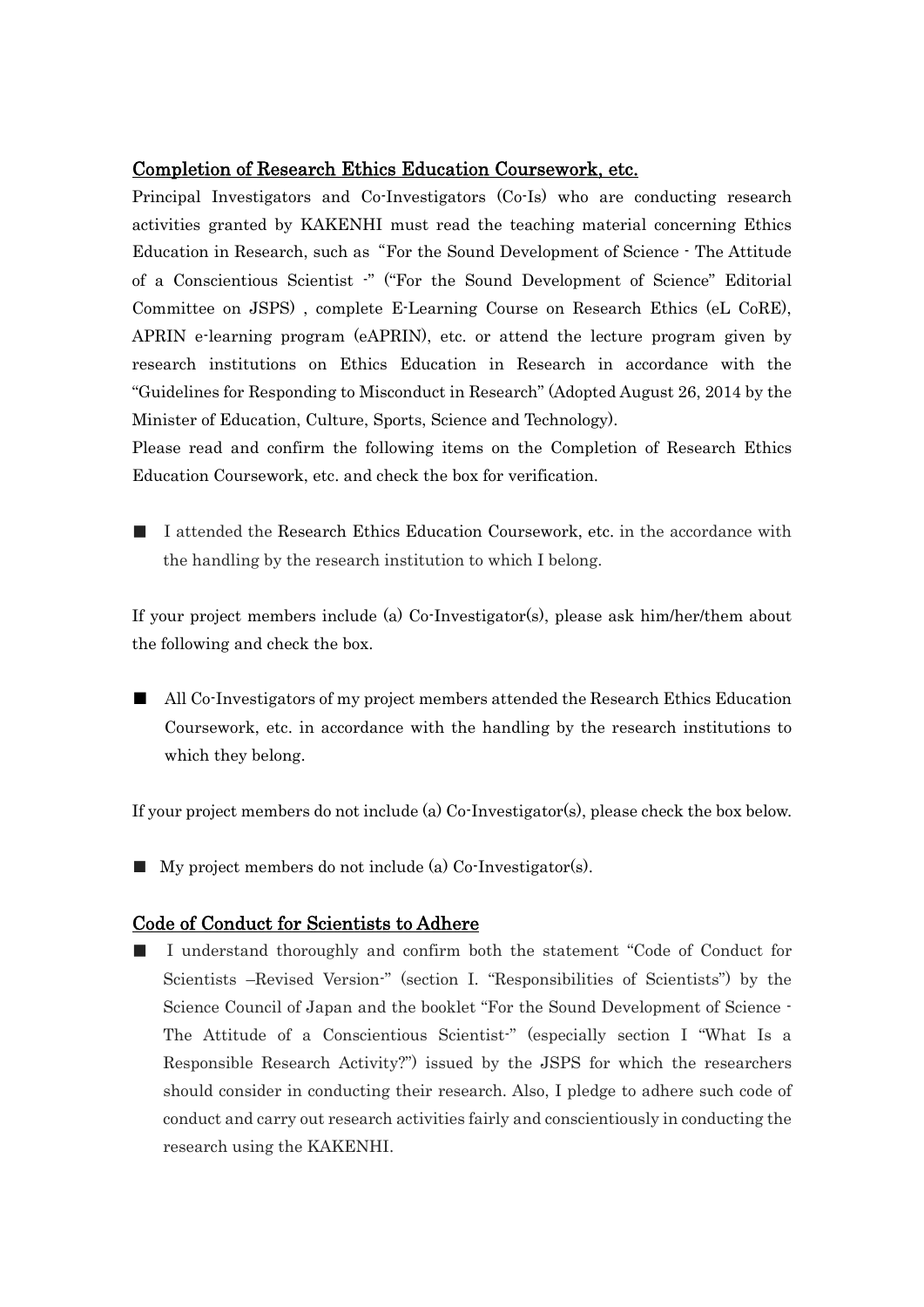# **[Extraction from the Statement "Code of Conduct for Scientists – Revised Version –" by the Science Council of Japan dated on 25 January 2013]**

I Responsibilities of Scientists

(Basic Responsibilities of Scientists)

1 Scientists shall recognize that they are responsible for assuring the quality of the specialized knowledge and skills that they themselves create, and for using their expert knowledge, skills and experience to contribute to the health and welfare of humankind, the safety and security of society and the sustainability of the global environment.

(Attitude of Scientists)

2 Scientists shall always make judgments and act with honesty and integrity, endeavoring to maintain and improve their own expertise, abilities and skills, and shall make the utmost effort to scientifically and objectively demonstrate the accuracy and validity of the knowledge they create through scientific research.

(Scientists in Society)

3 Scientists shall recognize that scientific autonomy is upheld by public trust and the mandate of the people, understand the relationships between science, technology, society, and the natural environment from a wideranging perspective, and act in an appropriate manner.

(Research that Answers to Social Wishes)

4 Scientists shall recognize that they are responsible for answering to the wishes of society to investigate into truths and to achieve various issues. When using research funds that are to be provided for establishing the research environment and for conducting research scientists shall always recognize that such broad social expectations exist.

(Accountability and Disclosure)

5 Scientists shall strive to disclose and actively explain the roles and significance of their own research, evaluate the possible effects of their research on people, society and the environment as well as the changes that their research might engender, neutrally and objectively disclose the results of this evaluation, and build a constructive dialogue with society.

(Dual Use of Scientific Research Outcomes)

6 Scientists shall recognize that there exist possibilities that their research results, contrary to their own intentions, may be used for destructive actions, and shall select appropriate means and methods as allowed by society in conducting research and publicizing the results.

\* URL: http://www.scj.go.jp/ja/scj/kihan/

**["For the Sound Development of Science – The Attitude of a Conscientious Scientist –" by the Japan Society for the Promotion of Science (JSPS)]** 

(Japanese version (text version)) ("For the Sound Development of Science" Editorial Committee on JSPS) \* URL: https://www.jsps.go.jp/j-kousei/data/rinri.pdf